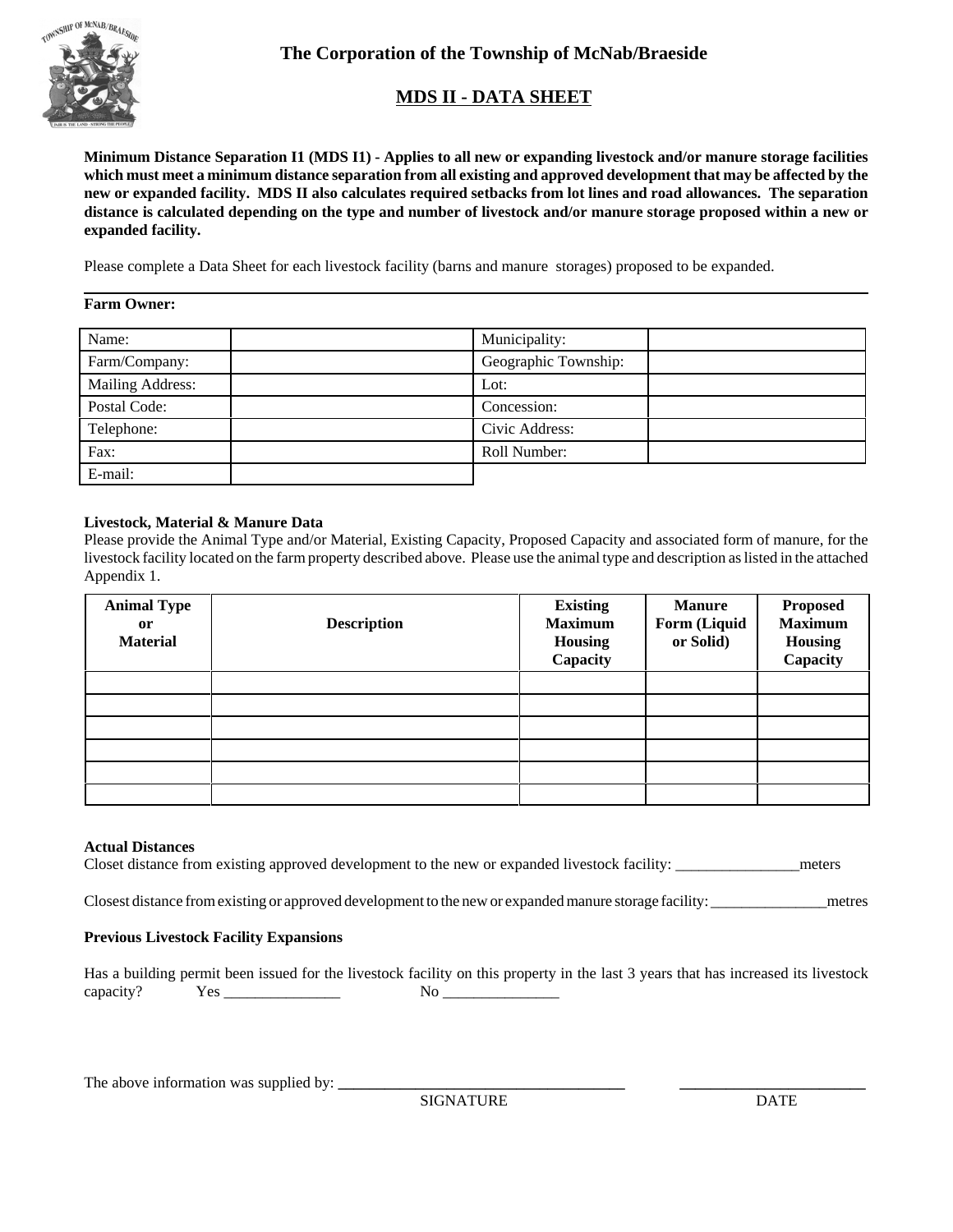

## **The Corporation of the Township of McNab/Braeside MDS 1 and MDS II - Information Sheet**

## **MDS DOES APPLY TO:**

*Number in brackets identifies MDS Guideline Number from Publication 707* new lot created by severance (8) **P** anaerobic digesters (AD) (fixed distances apply) (22) **Exercise** severance of an existing dwelling from same lot containing a livestock facility  $(8)$   $\blacksquare$  digestate storage from anaerobic digesters  $(21)$  $\blacksquare$  adjacent lots regardless of ownership (16)  $\blacksquare$  Co-substrate Input Tanks (CSIT) (fixed distances apply) (22) rural residential cluster (39)  $\blacksquare$  empty livestock facilities that are structurally sound and (19 & 20) **P** Cemeteries (38) **P** Official Plan amendment for new non-agricultural development in an agricultural area (10) earthern manure storages (4) **P** Zoning By-law amendment for new development in an agricultural area (9) manure transfer facilities (3) *Number in brackets identifies MDS Guideline Number from Publication 707*<br>abattoirs (2) **Finally** abattoirs  $(2)$ **Example 3** accessory structures (i.e. decks gazebos, **P** machinery sheds (2) garages, patios, outbuildings) (13)  $\Box$  apiaries (2) P mushroom farms (2) **assembly yards (2) P** pastures (2)  $\blacksquare$  slaughter houses (2) Freed storages (2) P stockyards (2)  $\blacksquare$  Field shade and shelters (2)  $\blacksquare$  temporary field nutrient storage sites (2) greenhouses (2) **P** a dwelling located on the same lot as a livestock facility (15) livestock facilities less than 10 m<sup>2</sup> (108 ft<sup>2</sup>)  $\blacksquare$  livestock facilities with a capacity of less than 5 in floor area (2)) Nutrient Units (18) a proposed non-agricultural use where  $4$  or  $\blacksquare$  portions of a livestock facility where livestock are more non-agricultural uses are closer to not present long enough to accumulate manure (i.e. in between) the livestock facility (12) (i.e. feed bins, feed preparation areas, livestock loading chutes, milking centres, riding arenas, silos, offices, washrooms) (14) livestock facilities that have been altered (with a building permit) so they are no longer capable of housing livestock or

## **DEFINITIONS:**

Livestock Facility - one or more barns or permanent structures with livestock-occupied portions, intended for keeping or housing of livestock. A livestock facility also includes all manure or material storages and anaerobic digesters.

**Tillable Hectares -** land, including pasture that can be worked or cultivated to grow crops.

**Type A Land Uses - uses that have a lower density of human occupancy, habitation or activity and include applications to rezone** or redesignate agricultural lands for industrial, agricultural-related or recreational uses for low intensity purposes. Type A land uses include new and existing dwellings and the creation of up to 3 lots by consent or plan of subdivision.

**Type B Land Uses - uses that have a higher density of human occupancy, habitation or activity and include applications to rezone** or redesignate agricultural lands for residential, institutional or recreational uses for high intensity, commercial or settlement area purposes.Type B land uses include proposed rural residential subdivisions, expansions to settlement areas, multiple residential developments or lot creation that results in a rural residential cluster.

**Measurements for MDS -** are taken as the shortest distance between the livestock occupied portion or manure storage of the livestock facility and the area to be rezoned, redesignated, existing dwelling, proposed lot line and/or road allowance.

**MDS II -** also calculates setbacks from rear lot lines, side lot lines and road allowances, in addition to separation distances.

Source: Minimum Distance Separation (MDS) Formulae - Implementation Guidelines (Publication 707), prepared by the Ministry of Agriculture, Food and Rural Affairs (Publication 707 can be ordered from the Ontario Government website at www.gov.on.ca).

- 
- reasonably capable of housing livestock or storing manure
- 
- 

## **MDS DOES NOT APPLY TO:**

- 
- 
- 
- 
- 
- 
- 
- 
- 
- 
- manure (20)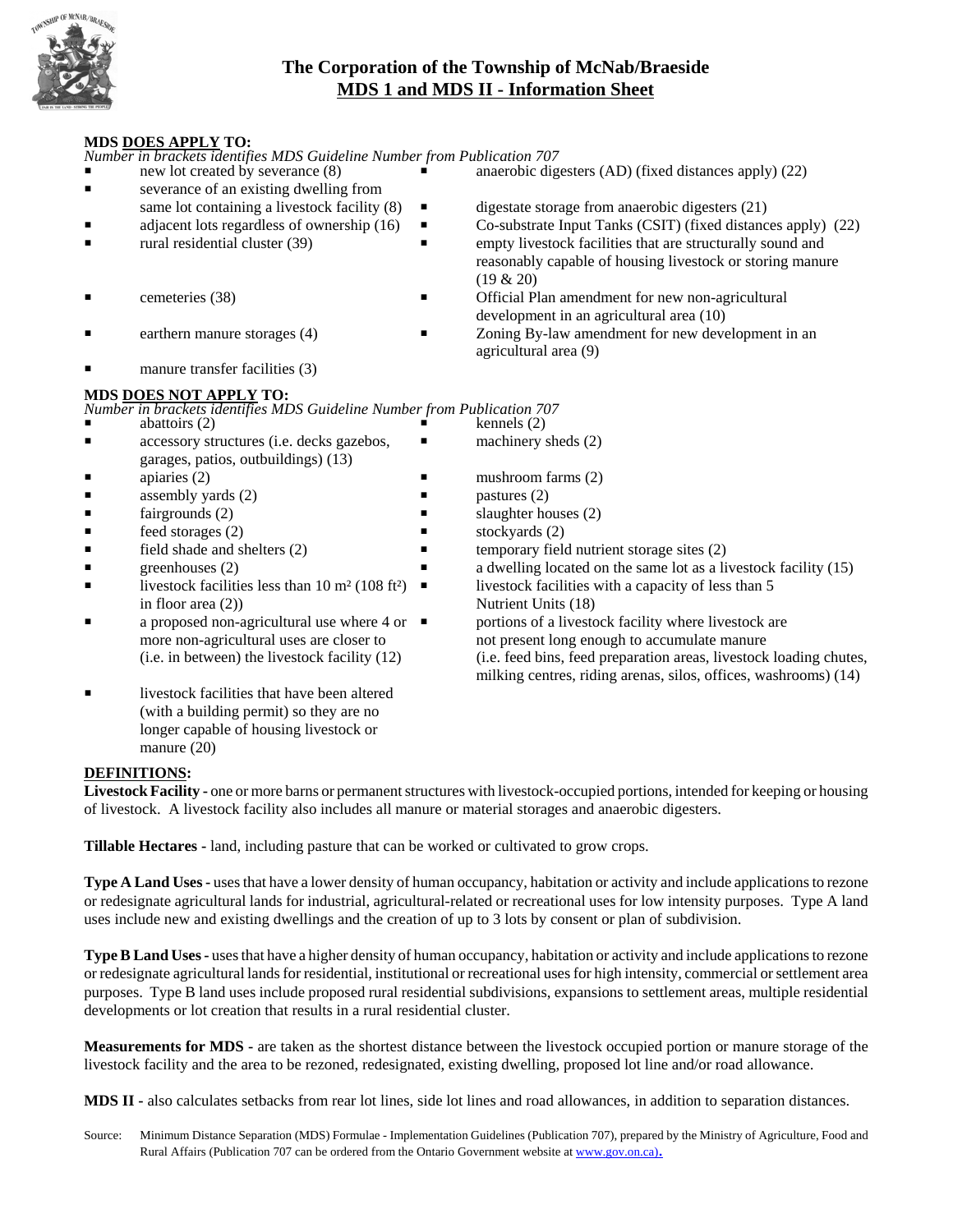# **Township of McNab/Braeside** - **MDS 1 and MDS II APPENDIX I - Animal & Material Types and Descriptions**

| <b>Animal Type or</b><br><b>Material</b> | <b>Description</b>                                                                                                                                                                                                                                                                                                                                                                                                                                                                                                   |
|------------------------------------------|----------------------------------------------------------------------------------------------------------------------------------------------------------------------------------------------------------------------------------------------------------------------------------------------------------------------------------------------------------------------------------------------------------------------------------------------------------------------------------------------------------------------|
| Swine                                    | Sows with litter, dry sows, Segregated Early Weaning (SEW)<br>________________________________<br>Sows with litter, dry sows or boars (non-SEW)<br>----------------------------------<br>The Breeders gilts (entire barn designed specifically for this purpose)<br>Breeders gilts (entire barn designed specifically for this purpose)<br>Weaners $(7-27$ kg)<br>------------------------------<br>Feeders $(27-105 \text{ kg})$                                                                                    |
| Dairy Cattle                             | Milking-age cows (dry or milking)<br>- Large-framed: 545-636 kg (e.g. Holsteins)<br>- Small-framed: 364-455 kg (e.g. Jerseys)<br>Heifers (5 months to freshening)<br>- Large framed: 182-545 kg (e.g. Holsteins)<br>Calves (0 - 5 months)<br>- Large-framed: 45-182 kg (e.g. Holsteins)<br>----------------<br>- Medium-framed: 39-148 kg (e.g. Guernseys)<br>- Small-framed: 30-125 kg (e.g Jerseys)                                                                                                                |
| <b>Beef Cattle</b>                       | Feeders (7 - 16 months)<br>Backgrounders (7 - 12.5 months)<br>Shortkeepers (12.5 - 17.5 months)                                                                                                                                                                                                                                                                                                                                                                                                                      |
| Veal                                     | Milk-fed<br>Grain-fed                                                                                                                                                                                                                                                                                                                                                                                                                                                                                                |
| Goats                                    | Does & Bucks (for meat kids; includes unweaned offspring & replacements)<br>Does & Bucks (for dairy; includes unweaned offspring & replacements)<br>Kids (dairy or feeder kids)                                                                                                                                                                                                                                                                                                                                      |
| Sheep                                    | Ewes $\&$ rams (for meat lambs; includes unweaned offspring)<br>Ewes $\&$ rams (dairy operation; includes unweaned offspring $\&$ replacements)<br>Lambs (dairy or feeder lambs)                                                                                                                                                                                                                                                                                                                                     |
| Horses                                   | Large-framed, mature: $> 681$ kg (including unweaned offspring & replacements)<br>Medium-framed, mature: 227-680 kg (including unweaned offspring)<br>Small-framed, mature: $<$ 227 kg (including unweaned offspring)                                                                                                                                                                                                                                                                                                |
| Chickens                                 | Layer hens (for eating eggs; after transfer from pullet barn)<br>Layer pullets (day olds until transferred into barn)<br>Broiler breeder growers (males/females transferred out to layer barn)<br>Broiler breeder layers (males/females transferred in from grower barn)<br>Broilers on an 8 week cycle<br>Broilers on a 9 week cycle<br>Broilers on a 10 week cycle<br>Broilers on a 12 week cycle<br>__________________________________<br>Broilers on any other cycle, or if unknown, use 24.8 m <sup>2</sup> /NU |
| Turkeys                                  | Turkey pullets (day old until transferred to layer turkey barn)<br>------------------------<br>Turkey breeder layers (males/females transferred in from grower barn)<br><b>Breeder</b> toms<br>Broilers (day olds to 6.2 kg)<br>Hens (day olds up to $6.2 - 10.8$ kg; $7.5$ kg is typical)<br>Toms (day olds to over 10.8 - 20 kg; 14.5 kg is typical)<br>Turkeys at any other weights, or if unknown, use 24.8 m <sup>2</sup> /NU                                                                                   |